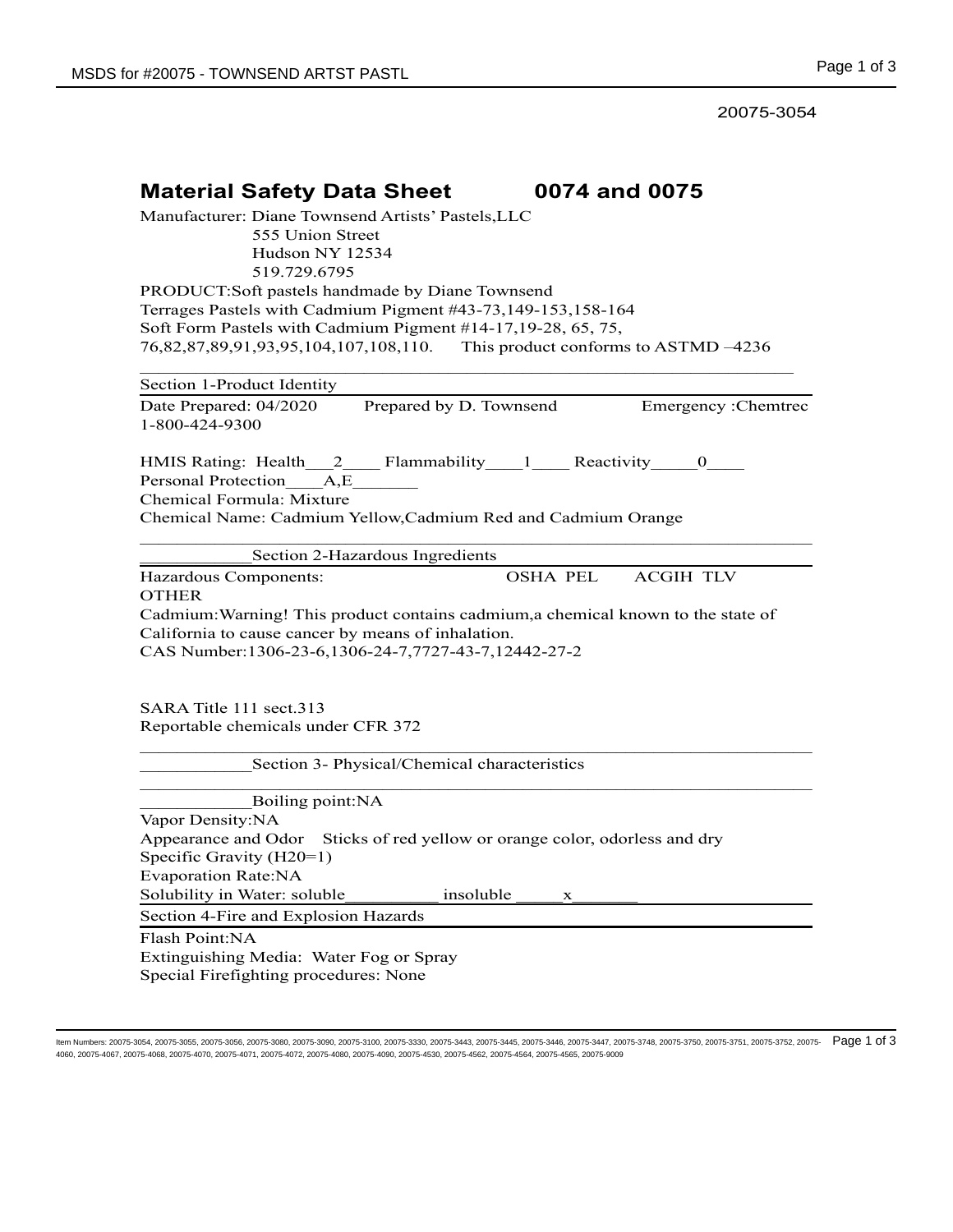Unusual fire and explosion hazards: None Flammable Limits: LEL UEL None,unknown Conditions to avoid: avoid extreme heat

Page 2 MSDS Diane Townsend Artists' Pastels

|  |  | Section 5- Health Hazard Data |  |
|--|--|-------------------------------|--|
|--|--|-------------------------------|--|

Primary routes of body entry: Inhalation, eye contact

Effects of over exposure: Handle with care and avoid unnecessary exposure.

Emergency procedures: If dust enters eye, flush with running water. Obtain medical attention.

Skin contact: Wear gloves, cotton or latex. Wash hands with soap and water for 15 minutes. If irritation occurs, seek medical attention.

Ingestion: If ingested, seek medical assistance.

Chronic health effects: Persons with impaired pulmonary function may be more susceptible to the effects of this product. If breathing seems impaired or becomes difficult remove from dusty area and give oxygen. Call a physician.

\_\_\_\_\_\_\_\_\_\_\_\_\_\_\_\_\_\_\_\_\_\_\_\_\_\_\_\_\_\_\_\_\_\_\_\_\_\_\_\_\_\_\_\_\_\_\_\_\_\_\_\_\_\_\_\_\_\_\_\_\_\_\_\_\_\_\_\_\_\_\_\_

\_\_\_\_\_\_\_\_\_\_\_\_\_\_\_\_\_\_\_\_\_\_\_\_\_\_\_\_\_\_\_\_\_\_\_\_\_\_\_\_\_\_\_\_\_\_\_\_\_\_\_\_\_\_\_\_\_\_\_\_\_\_\_\_\_\_\_\_\_\_\_\_

 $\mathcal{L}_\text{max}$  , and the contribution of the contribution of the contribution of the contribution of the contribution of the contribution of the contribution of the contribution of the contribution of the contribution of t

No known adverse health effects for Tragacanth Gum or Methyl Cellulose used as a binder.

Section 6- spill or leak procedure

Steps to be taken if material leaks or is spilled: Uncontaminated material may be scooped up for use. If contaminated, scoop or vacuum into container for disposal. Use a HEPA vacuum filter.

Waste disposal method: Refer to EPA RCRA regulations. Dispose of in accordance with federal, state and local regulations. \_\_\_\_\_\_\_\_\_\_\_\_\_\_\_\_\_\_\_\_\_\_\_\_\_\_\_\_\_\_\_\_\_\_\_\_\_\_\_\_\_\_\_\_\_\_\_\_\_\_\_\_\_\_\_\_\_\_\_\_\_\_\_\_\_\_\_\_\_\_\_\_

\_\_\_\_\_\_\_\_\_\_\_\_\_\_\_\_\_\_\_\_\_\_\_\_\_\_\_\_\_\_\_\_\_\_\_\_\_\_\_\_\_\_\_\_\_\_\_\_\_\_\_\_\_\_\_\_\_\_\_\_\_\_\_\_\_\_\_\_\_\_\_\_

Section 7- Special protection Data/ Control measures

Respiratory protection: OSHA/NIOSH approved Respirator for protection

against dust

Ventilation: Suitable for dusts/ local exhaust

Protective gloves: Work gloves, cotton or latex, or a barrier cream

Eye protection: safety glasses if eye contact is likely. Protect against dust.

Work/Hygienic practices: Avoid making dust. Do not inhale or ingest dust. Wash

thoroughly before eating, drinking, smoking, or applying cosmetics.

Other protective clothing or equipment: Wear clean protective clothing, such as coveralls, smocks, aprons gloves, shoes and /or hats

ltem Numbers: 20075-3054, 20075-3055, 20075-3056, 20075-3080, 20075-3100, 20075-3330, 20075-3443, 20075-3445, 20075-3446, 20075-3446, 20075-3748, 20075-3748, 20075-3750, 20075-3751, 20075-3752, 20075-3752, 20075-  $\textsf{Page 2$ 4060, 20075-4067, 20075-4068, 20075-4070, 20075-4071, 20075-4072, 20075-4080, 20075-4090, 20075-4530, 20075-4562, 20075-4564, 20075-4565, 20075-9009